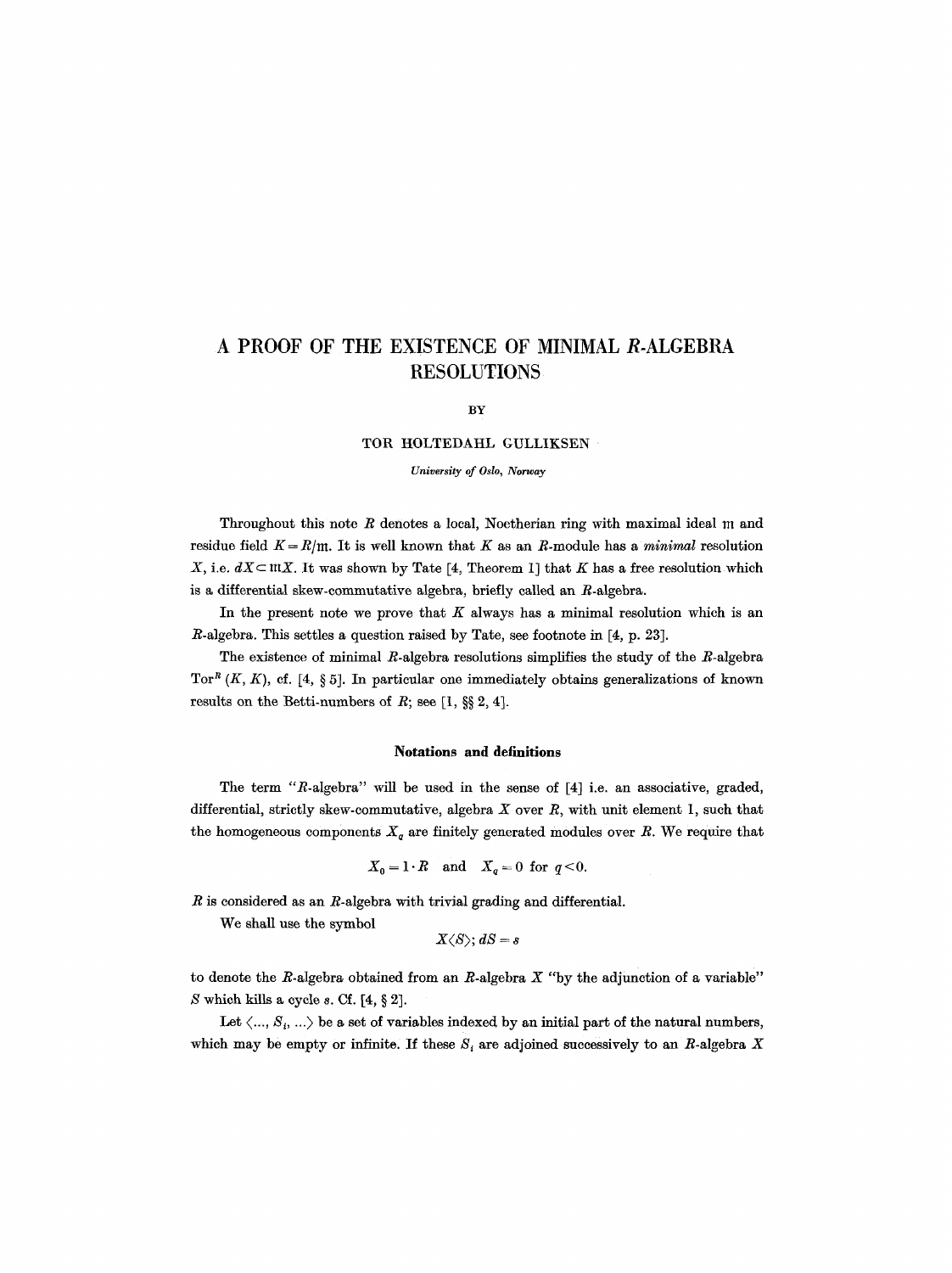## 54 TOR HOLTEDAHL GULLIKSEN

to kill cycles  $s_i$ , there results a natural direct system of R-algebras and inclusion maps. We denote the direct limit of this system by

$$
X\langle ..., S_i, ... \rangle; dS_i = s_i
$$

The degree of a homogeneous map  $\dot{\gamma}$  or a homogeneous element x will be denoted by deg  $j$  and deg  $x$  respectively.  $R$ -algebras and elements are indexed by superscripts and subscripts respectively.

The vectorspace dimensions  $\dim_K \operatorname{Tor}_p^R(K, K)$  are called the Betti-numbers of R. They are denoted by  $b_p(R)$ . The Betti-series of R is the power series

$$
B(R)=\sum_{p=0}^\infty b_p(R)\,Z^p
$$

*Definition.* Let X be an R-algebra with differential d. A derivation j on X is an Rlinear homogeneous map  $j: X \rightarrow X$  satisfying

- (i) *dj = jd*
- (ii)  $j(xy) = (-1)^{w \cdot q} j(x)y + xj(y),$

where  $w = \deg j$  and  $y \in X_a$ .

**LEMMA.** Let *j* be a derivation on an R-algebra X, and s a cycle in X. Put  $Y = X \langle S \rangle$ ;  $dS = s$ . Then *j* can be extended to a derivation *j'* on *Y* if and only if

$$
j(s) \in B(Y). \tag{1}
$$

*Proof.* If j can be extended, (1) is satisfied because  $j(s) = j(dS) = d\overline{j}'(S)$ . On the other hand, if (1) is satisfied, choose an element  $G \in Y$  with the property

$$
dG=j(s).
$$

We treat the cases deg  $S$  odd and deg  $S$  even separately. If deg  $S$  is odd, we have

$$
Y=X\oplus XS.
$$

For  $x_0, x_1 \in X$  define

$$
j'(x_0 + x_1 S) = j(x_0) + (-1)^{\deg j} j(x_1) S + x_1 G.
$$
 (2)

If deg  $S$  is even, we have

For  $x_0, \ldots, x_m \in X$  define

$$
Y = \coprod_{i=0}^{\infty} X S^{(i)}.
$$
  

$$
j' \sum_{i=0}^{m} x_i S^{(i)} = \sum_{i=0}^{m} j(x_i) S^{(i)} + \sum_{i=1}^{m} x_i S^{(i-1)} G.
$$
 (3)

It is a straightforward matter to check that in both cases  $j'$  becomes a derivation on Y.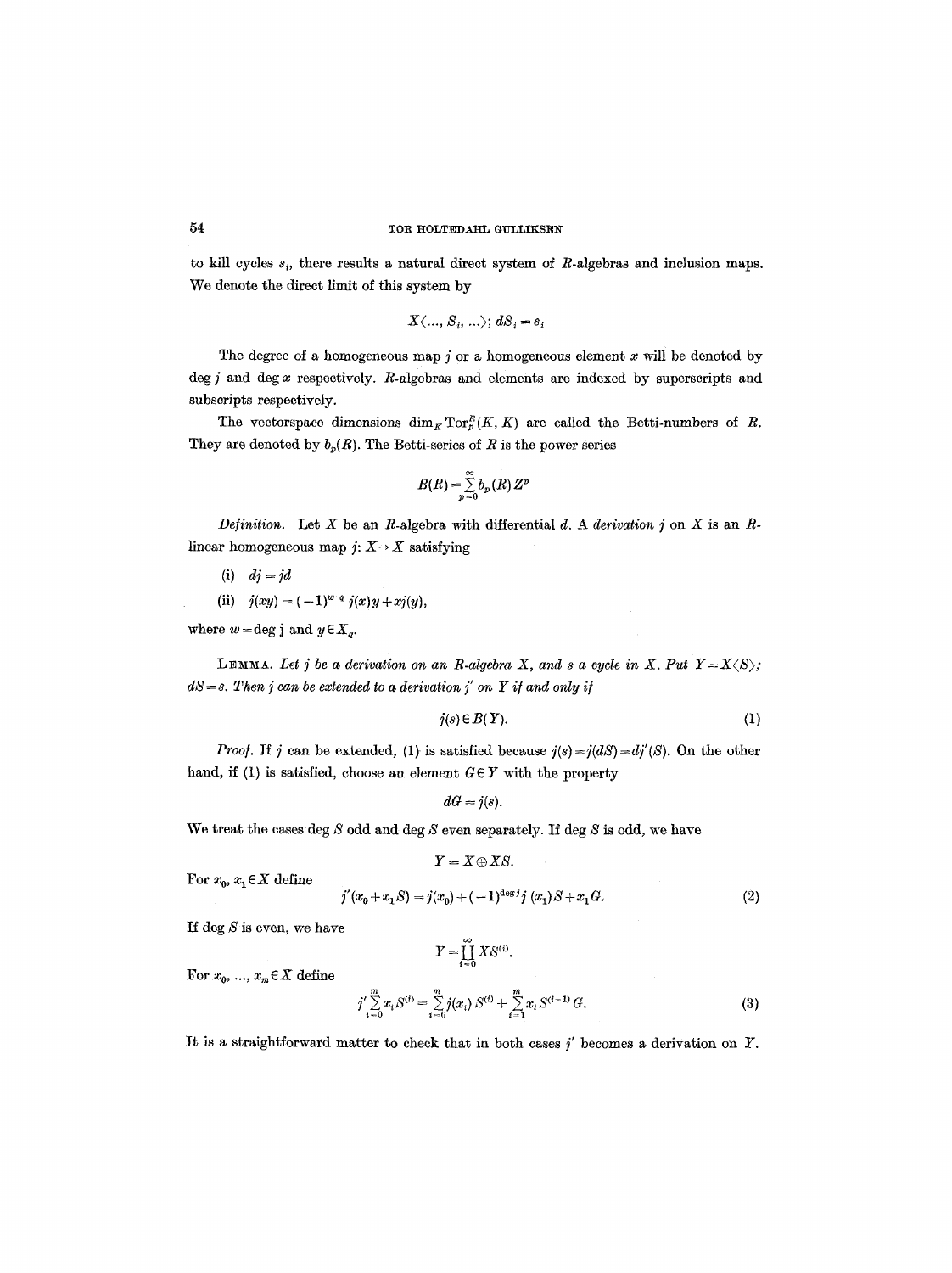THEOREM. Let R be a local Noetherian ring with maximal ideal m. There exists an *R-algebra X which is an R-/ree resolution o/R/ilt with the property* 

(i)  $dX \subset \mathfrak{m}X$ 

*d being the differential on X.* 

*In fact every R-algebra satisfying* (ii)-(v) *below has the property* (i).

- (ii)  $H_p(X) = 0$  for  $p \neq 0$ .  $H_0(X) = R/\mathfrak{m}$ .
- (iii) *X* has the form  $X = R \langle ..., S_i, ... \rangle; dS_i = s_i$
- (iv) deg  $S_{i+1} \ge \deg S_i$  *for all*  $i \ge 1$ .
- (v) *The cycles s<sub>a</sub> of degree 0 form a minimal system of generators for m. If*  $\deg s_{\alpha} \geq 1$ *then*  $s_a$  *is not a boundary in*  $R\langle S_1, ..., S_{a-1}\rangle$ ;  $dS_i = s_i$ .

*Proof.* In [4] Tate showed that there exists an R-algebra X satisfying (ii)- $(v)$  above. Let X be such an R-algebra. We are going to show (i). We assume that  $m +0$ , otherwise it follows from  $(v)$  that  $X = R$ . We also assume that the set of all adjoined variables is infinite. Only trivial modifications must be carried out if this set is finite.

Let  $X^0$  denote the R-algebra R. Define inductively

$$
X^{\alpha}=X^{\alpha-1}\langle S_{\alpha}\rangle; \, dS_{\alpha}=s_{\alpha} \quad \text{for} \quad \alpha\geqslant 1.
$$

Let  $i^{\alpha}$  denote the natural inclusion map  $i^{\alpha}: X^{\alpha-1} \to X^{\alpha}$ . We have

$$
X = \lim_{\longrightarrow} X^{\alpha}.
$$
 For each  $\alpha \ge 1$  define a derivation  

$$
j^{\alpha}: X^{\alpha} \rightarrow X^{\alpha}
$$

in the following way. Let  $j=0$  be the trivial derivation on X  $\tilde{ }$  . Put  $G=1$  and let  $j^x$  be the extension of  $j$  given by (2) resp. (3). Then

$$
\deg j^{\alpha} = - \deg S_{\alpha}.
$$

First we show that for all  $\alpha \geq 1$ ,  $j^{\alpha}$  can be extended to a derivation  $J^{\alpha}$  on X which is of negative degree. By passing to a direct limit it clearly suffices to show the following: If  $\alpha \leq \gamma$  and  $j^{\alpha}$ . is a derivation on X' which is an extension of  $j^{\alpha}$ , then  $j^{\alpha}$ . 7 can be extended to a derivation  $j^{\alpha}$ .  $\gamma+1$  on  $X^{\gamma+1}$ .

Now let  $j^{\alpha, \gamma}$  be a derivation on  $X^{\gamma}$  which extends  $j^{\alpha}$ . We will prove that  $j^{\alpha, \gamma}$  can be extended to a derivation on  $X^{\gamma+1}$ . By the lemma it suffices to show that

$$
j^{\alpha \cdot \gamma}(s_{\gamma+1}) \in B(X^{\gamma}). \tag{4}
$$

To prove (4) we consider two cases. First assume that deg  $S_{\alpha} + \text{deg } s_{\gamma+1}$ . This yields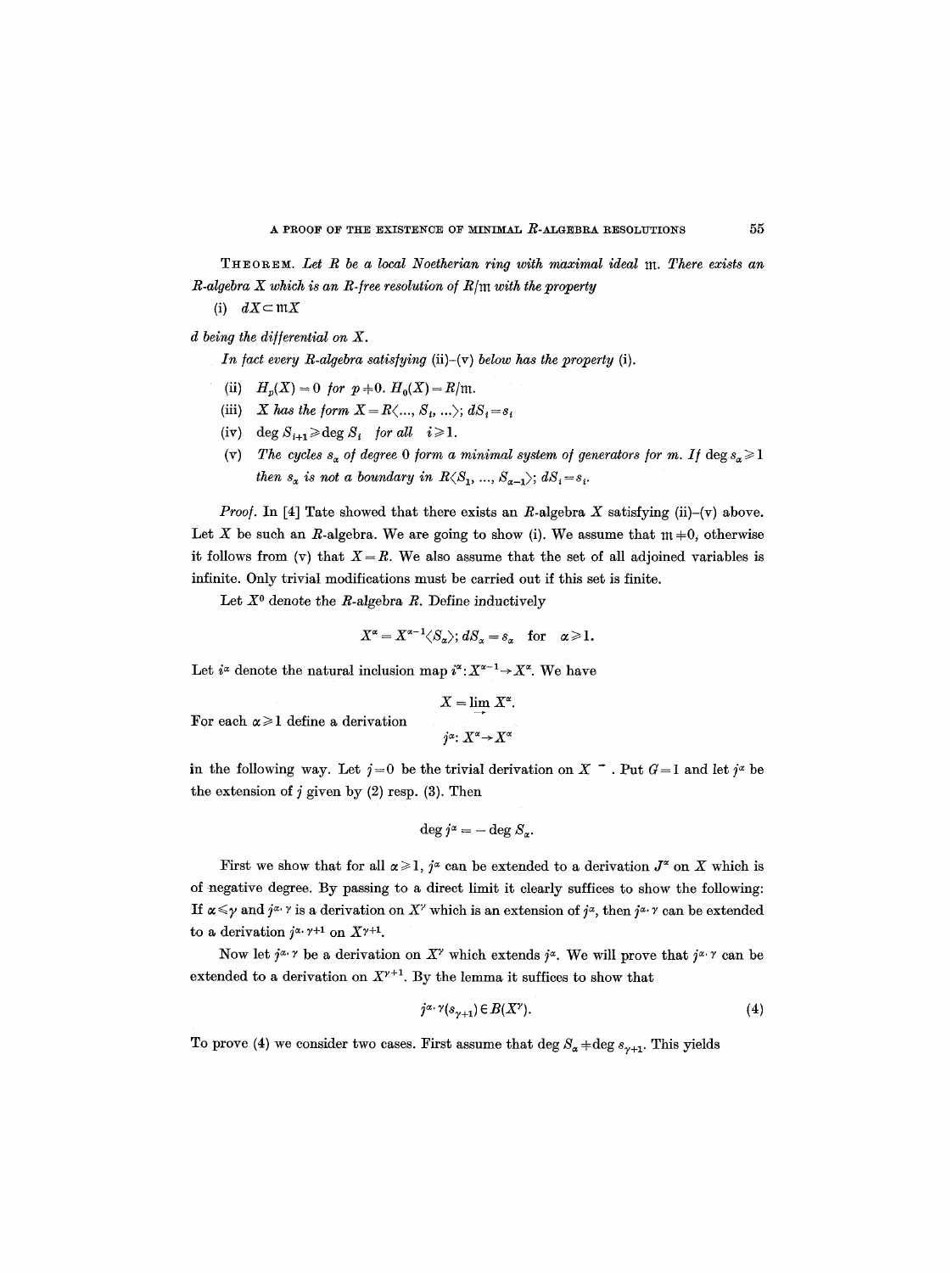$$
0+\deg j^{\alpha}\cdotp\gamma(s_{\gamma+1})<\deg s_{\gamma+1}.
$$

However, it follows from (ii) and (iv) that

$$
H_p(X^{\gamma}) = 0 \quad \text{for} \quad 0 \neq p < \text{deg } s_{\gamma+1}.
$$

Hence in this case (4) follows. Next assume that deg  $S_{\alpha} = \deg s_{\gamma+1}$ . Then  $j^{\alpha} \cdot \gamma(s_{\gamma+1}) \in X_0$ . Let  $S_{\mu}$ , ...,  $S_{\mu+\nu}$  be all the adjoined variables of degree deg  $s_{\gamma+1}$ . Then there exist elements  $x \in X^{\mu-1}$  and  $r_{\mu}, ..., r_{\mu+\nu} \in R$  such that

$$
s_{\gamma+1} = x + \sum_{i=\mu}^{\mu+\nu} r_i S_i.
$$
  

$$
\sum_{i=\mu}^{\mu+\nu} r_i s_i \in B(X^{\mu-1}).
$$
 (5)

Differentiation yields

It follows from (v) that 
$$
r_i \in \mathfrak{m}
$$
 for  $i = \mu, ..., \mu + \nu$ . Since  $\mu - 1 < \alpha$  we have

$$
j^{\alpha}\!\cdot\!\gamma(x)=j^{\alpha}(x)=0.
$$

Hence applying  $j^{\alpha}$  r to (5) one deduces

$$
j^{\alpha,\,\gamma}(s_{\gamma+1})\,{\in}\, \mathfrak{m} X_0.
$$

However, deg  $s_{\gamma+1} = \deg S_{\alpha} \ge 1$  so  $mX_0$  is already killed. Again (4) follows.

In the rest of the proof we consider the underlying complexes of the respective R-algebras. For each  $\alpha \geq 1$ , j<sup> $\alpha$ </sup> leads to an exact sequence of complexes

$$
0 \to X^{\alpha-1} \stackrel{i^{\alpha}}{\to} X^{\alpha} \stackrel{j^{\alpha}}{\to} X^{\alpha} \tag{6}
$$

which splits as a sequence of R-modules, cf. [4, p. 17-18]. Consider the functor  $X \mapsto \overline{X}$ , where  $\overline{X} = X/\mathfrak{m}X$ . For  $\alpha \geq 0$  let  $I^{\alpha}$  denote the natural inclusion map  $I^{\alpha}: X^{\alpha} \rightarrow X$ . It follows that  $I^*$  is direct, hence we may identify  $\overline{X}^*$  with its image in  $\overline{X}$ . From (6) we deduce a commutative diagram

$$
0 \to \overline{X}^{\alpha-1} \to \overline{X}^{\alpha} \to \overline{X}^{\alpha} \qquad \alpha \geq 1
$$
  
\n
$$
\downarrow I^{\alpha} \qquad \downarrow I^{\alpha}
$$
  
\n
$$
\overline{X} \stackrel{j\alpha}{\to} \overline{X} \qquad (7)
$$

in which the upper row is exact. This yields

$$
\bigcap_{\gamma \geq 1} \ker \bar{J}^{\gamma} \subset \overline{X}^{0}.
$$
 (8)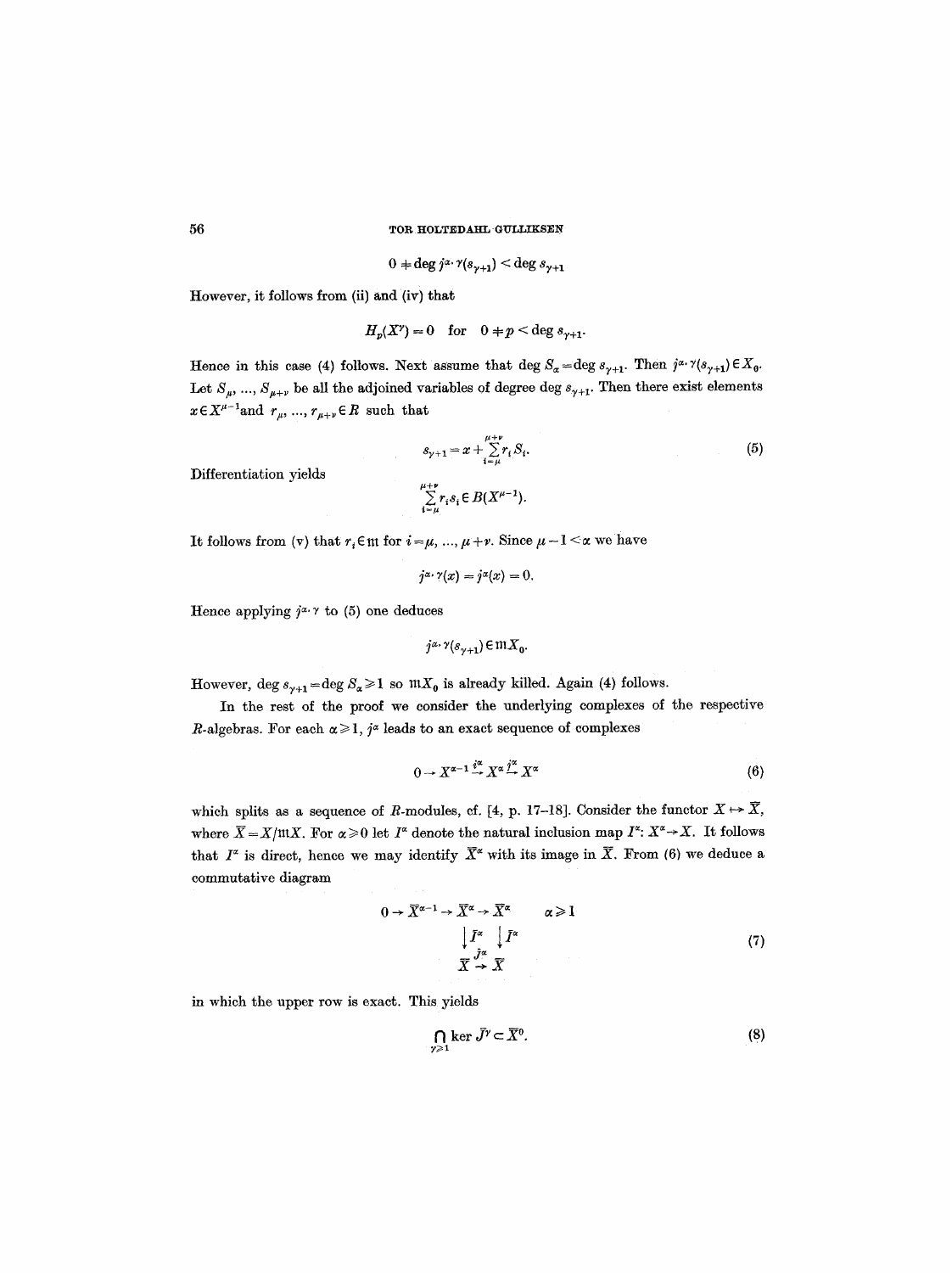Indeed let  $x \in \bigcap_{\gamma \geq 1}$  ker  $\bar{J}^{\gamma}$ . Let  $\alpha \geq 1$  and suppose that  $x \in \bar{X}^{\alpha}$ . It follows from (7) that  $x \in \overline{X}^{k-1}$ . Repeating this it follows that  $x \in \overline{X}^{0}$ .

By induction on  $q$  we are going to show that

$$
B_q(\overline{X}) = 0. \tag{9}
$$

For  $q=0$  this is clear by (v). Let  $r\geq 1$  and assume that (9) has been established for  $q\leq r$ . For every  $\gamma \geq 1$ ,  $\bar{J}^{\gamma}$  is of negative degree and commutes with the differential on  $\bar{X}$ . Hence

$$
\bar{J}^{\gamma}(B_r(\overline{X})) \subseteq \coprod_{q \le r} B_q(\overline{X}) = 0 \text{ for } \gamma \ge 1.
$$

It follows from (8) that  $B_r(\overline{X}) \subseteq B_r(\overline{X})\cap \overline{X}^0=0$ .

Since  $B(\overline{X})=0$  we have  $B(X) \subset \mathfrak{m}X$ . Q.E.D.

Let X be a minimal R-algebra resolution of K as described in the theorem (ii)-(v). There is an isomorphism of  $R$ -algebras, cf.  $[4, § 5]$ :

$$
\mathrm{Tor}^{R} \ (K,K)\! \approx\! H(X\!\otimes\! K)\! =\! X\! \otimes\! K.
$$

This yields the following generalization of a result due to Assmus  $[1, § 4]$ :

COROLLARY 1. *The Betti-series o/R may be written in the [orm* 

$$
B(R) = \frac{(1+Z)^{n_1}(1+Z^3)^{n_2}\dots}{(1-Z^2)^{n_2}(1-Z^4)^{n_4}\dots},
$$

*where*  $n_q$   $q = 1, 2, \ldots$  *is the number of adjoined variables of degree q in a minimal R-algebra resolution.* 

COROLLARY 2. The Betti-numbers  ${b_p(R)}$  of a non-regular local ring R form a non*decreasing sequence. C/.* [2].

*Proof.* In the above notation we have

$$
n_1 = \dim_K \mathfrak{m}/\mathfrak{m}^2
$$
 and 
$$
n_2 = \dim_K H_1(X^{n_1}).
$$

Let  $R$  be non-regular. It follows from the Eilenberg characterization of regularity that  $n_2 \neq 0$ , cf. [4, Lemma 5]. (1) Since also  $n_1 \neq 0$ ,  $B(R)$  contains a factor  $1/(1 - Z)$ . Hence  $\{b_p(R)\}$ is non-decreasing. Q.E.D.

 $(1)$  Tate has requested me to point out that his "outline of proof" of Lemma 5 in [4] is neither correct, nor due to Zariski, and that a correct proof can be obtained (for example) by using Prop. 3 on page IV-5 of Serre [3], with  $M = A$ , together with Cor. 2, page IV-35, and the characterization of regular local rings as those which are Noetherian of finite homological dimension.